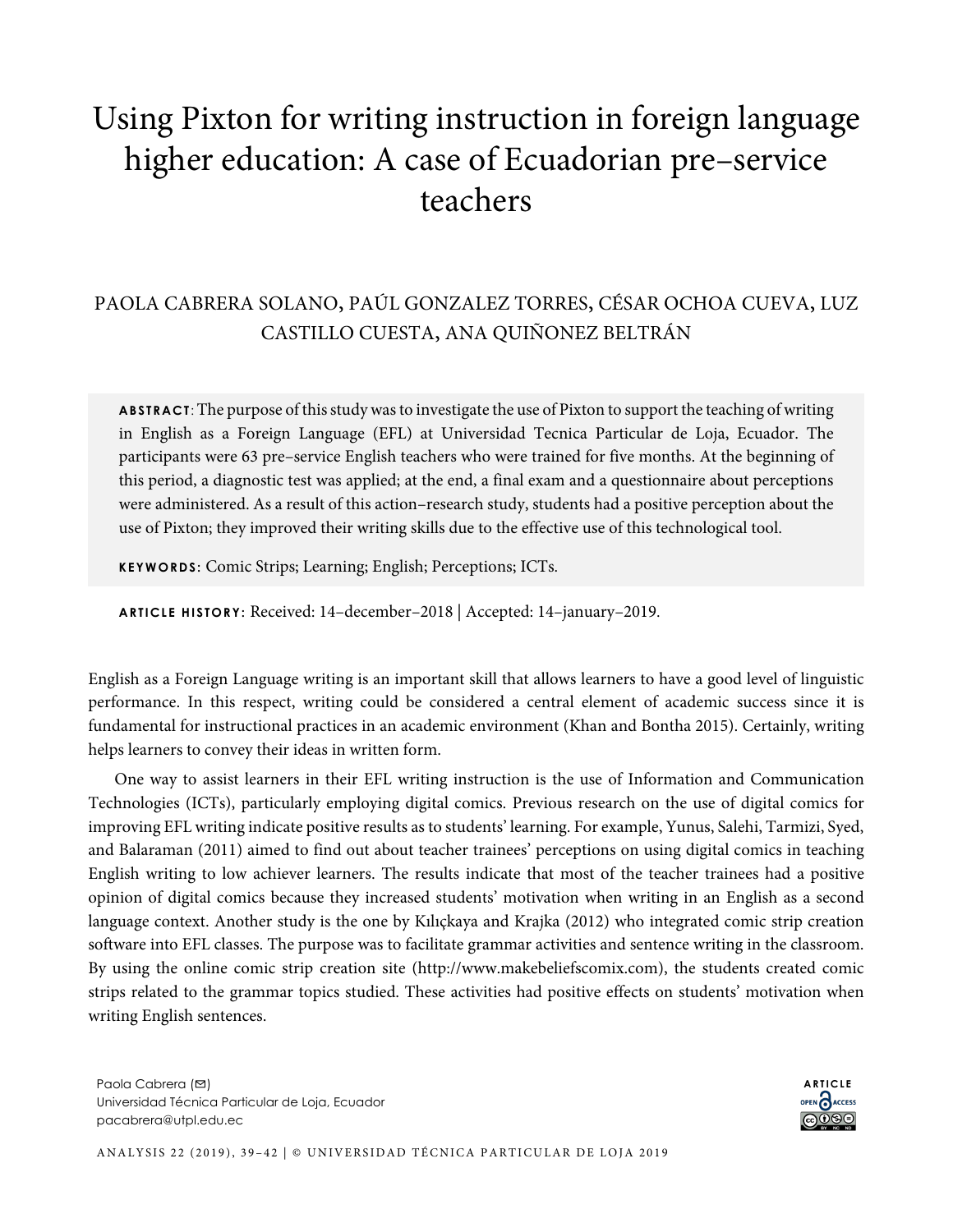Based on the aforementioned points, EFL writing has been included as an element to be examined in our study. Our proposal presents the case of A1+ level pre–service teachers at Universidad Tecnica Particular de Loja, who usually experience many difficulties in their written output. One of these difficulties is that the errors they make in their written production persist throughout the study of the English program.

Considering the students' problems in EFL writing, we established a training period that consisted in incorporating ICTs through the use of Pixton, which is an appealing software for making online comic strips. This platform allows teachers to create visual materials that involve students in the learning process by means of producing dialogues about the contents studied, taking into account the students' learning styles and preferences (Cabrera, Castillo, González, Quiñónez, and Ochoa 2018). In addition, using comics can also stimulate imagination, help students overcome linguistic barriers, and lead them to the development of their literacy (Cimermanová 2015).

The opportunity of using ICTs to help pre–service teachers overcome their difficulties in EFL writing, led us to investigate the use of Pixton to support the teaching of this skill. This process involved improving teaching practice; thus, the design used was action research. In this case, 63 students (male and female, aged 19–23 years old), who were taking an English Language: Integrated Skills course (second level), participated in this study along with 5 English teachers. The students had an A1+ proficiency level, according to the Common European Framework of Reference for Languages.

The pre–service teachers attended 9 hours of English instruction per week for a period of five months. At the beginning, students took a diagnostic test, which was useful to assess their level of writing skills. Then, each student was guided through the process of creating 10 comic strips that were presented and explained to the teacher, who, in turn, provided feedback focused on vocabulary and grammar. After finishing the academic term, students took a final exam in order to demonstrate how their writing skills had improved. Additionally, they were asked to respond a questionnaire about their perceptions on the use of Pixton as a resource for learning writing.

The findings show that, before the training period, most of the students (83%) had used technological tools to learn English. The most popular tool used by teachers in their writing lessons were PowerPoint presentations (74%). As for writing performance, 63% of students rated themselves as good; however, just a few of them mentioned that they needed their teachers' support to improve this skill. In the diagnostic test, the results indicate a score of 5.2 out of 10 points, which means that they had a poor writing proficiency level.

Once the training process was carried out, students were given a final exam and a post–training questionnaire. The results of the final exam indicated a score of 7.8 out of 10 points, which means that the use of Pixton was a successful factor that allowed students to write well–structured texts. As for the students' post–training questionnaire, there is general satisfaction regarding the use of Pixton as a tool to enhance their writing skills. In this context, students were totally motivated by the use of this tool because it allowed them to write texts coherently and practice grammar and vocabulary. In the same regard, learners indicated that Pixton got them more involved in the activities of the subject because they claimed that they were more attentive and dynamic. Furthermore, students' interest and motivation increased due to the use of this tool.

The conclusions of this study revealed that pre–service teachers have had prior experience with the use of technological tools, especially with basic resources such as PowerPoint presentations, which means that other more dynamic tools were not really common in their previous instruction. On the other hand, the students' level of writing skills was not very good, as indicated by the results of the diagnostic test. In this respect, the training process including Pixton generated a notable improvement in their writing skills, according to their EFL proficiency level.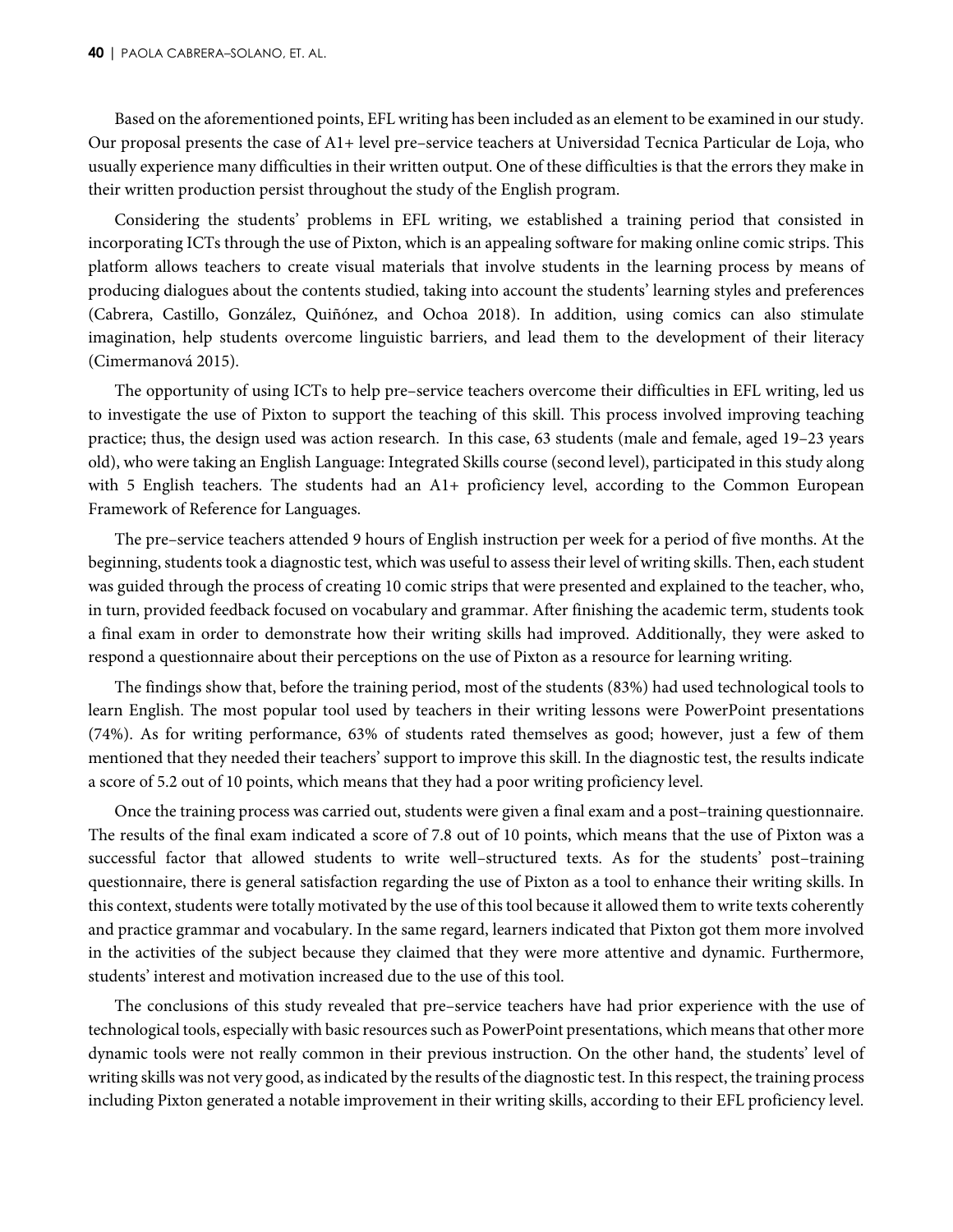Students believed that the use of Pixton as part of their writing instruction helped them improve EFL writing skills because it allowed them to practice the organization of ideas as well as other elements of writing such as grammar and vocabulary. This tool also engaged students in dynamic and interesting activities. For this reason, their motivation in the writing lessons increased.

## ACKNOWLEDGEMENTS

The authors take this opportunity to acknowledge the Research Department at Universidad Técnica Particular de Loja for promoting and supporting research projects through the EFL Learning, Teaching and Technology Research Group.

## REFERENCES

- Cabrera, Paola, Luz Castillo, Paúl González, Ana Quiñónez, and César Ochoa (2018). "The Impact of Using Pixton for Teaching Grammar and Vocabulary in the EFL Ecuadorian Context." *Teaching English with Technology* 18, no. 1: pp. 53–76. https://files.eric.ed.gov/fulltext/EJ1170640.pdf
- Cimermanová, Ivana (2015). "Using comics with novice EFL readers to develop reading literacy." *Procedia–Social and Behavioral Sciences* 174: pp. 2452–2459. doi: 10.1016/j.sbspro.2015.01.916
- Khan, Khadernawaz, and Umamaheswara Bontha (2015). "How Blending Process and Product Approaches to Teaching Writing Helps EFL Learners: A Case Study." In *Methodologies for Effective Writing Instruction in EFL and ESL Classrooms* 94–114. IGI Global.
- Kılıçkaya, Ferit, and Jaroslaw Krajka (2012). "Can the Use of Web–based Comic Strip Creation Tool Facilitate EFL Learners' Grammar and Sentence Writing?" *British Journal of Educational Technology* 43, no. 6: pp. 162–165. doi:10.1111/j.1467-8535.2012.01298.x.
- Yunus, Melor, Hadi Salehi, Asnarita Tarmizi, Syarifah Syed, and Sri Balaraman (2011). "Using Digital Comics in Teaching ESL Writing" *Recent Researchers in Chemistry, Biology, Environment and Culture*: pp. 53–58.



PAOLA CABRERA SOLANO Universidad Técnica Particular de Loja, Ecuador (✉) pacabrera@utpl.edu.ec iD https://orcid.org/0000-0003-3298-6671

CÉSAR OCHOA CUEVA Universidad Técnica Particular de Loja, Ecuador (✉) caochoa@utpl.edu.ec iD http://orcid.org/0000-0002-9047-3180

PAÚL GONZÁLEZ TORRES

Universidad Técnica Particular de Loja, Ecuador (✉) pfgonzalez@utpl.edu.ec iD https://orcid.org/0000-0003-1964-2671

LUZ CASTILLO CUESTA Universidad Técnica Particular de Loja, Ecuador (✉) lmcastillox@utpl.edu.ec iD https://orcid.org/0000-0002-4755-8242